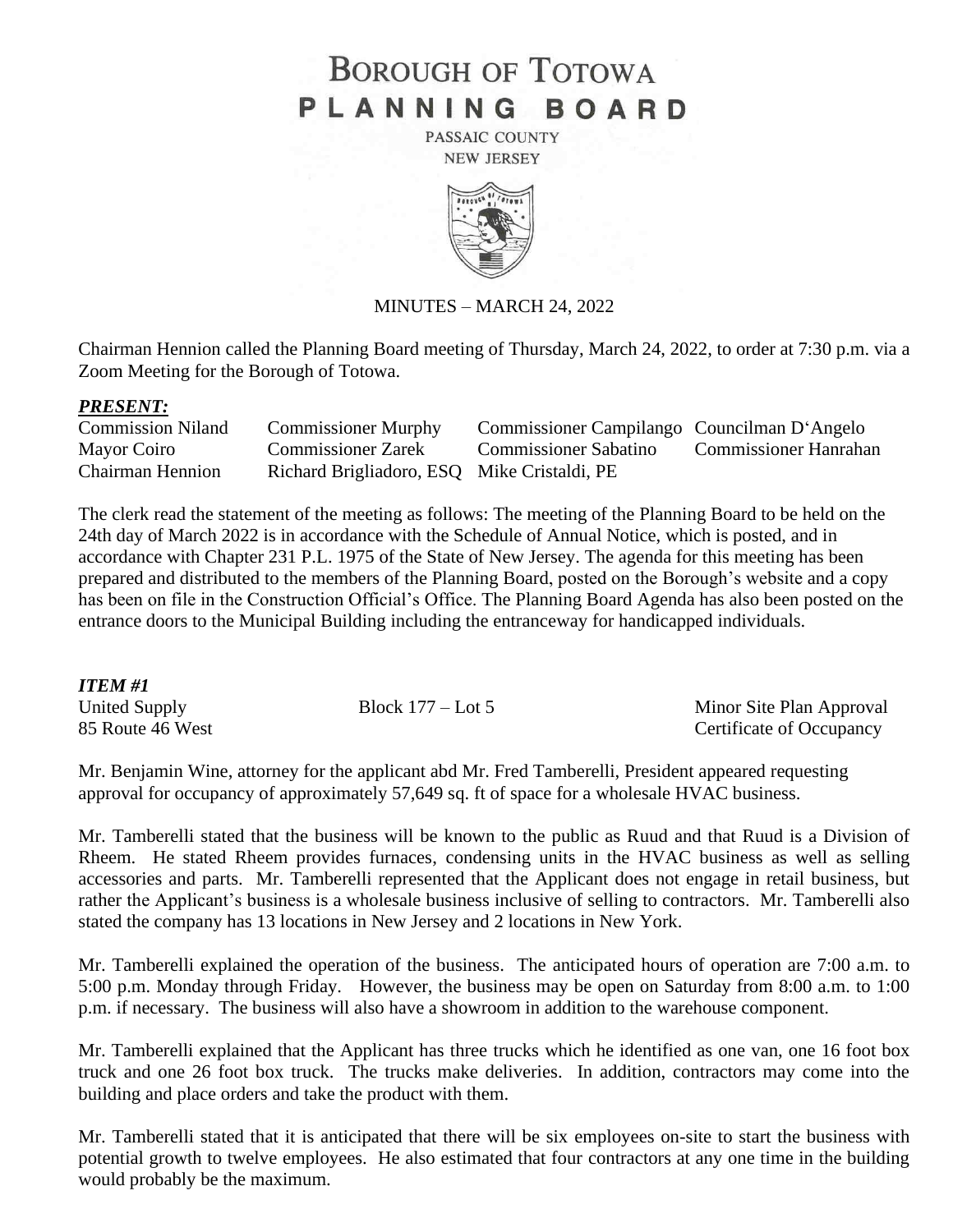Mr. Tamberelli testified that the Applicant will contract with a private waste management company for refuse and recycling materials. He also indicated that there will be one dumpster for trash and one dumpster for recycling.

Mr. Tamberelli stated that the Applicant would refurbish the interior space by repainting and making other cosmetic changes in order to freshen up the appearance of the interior of the building. He confirmed that there will be no retail operation on-site. He further confirmed that there will be no outside storage of equipment or materials. He did indicate, however, that there may be a time that a truck is loaded, sits overnight but then goes out the next morning for delivery. Mr. Tamberelli also confirmed that there are three loading docks onsite and there are twenty-three parking spaces, both of which are sufficient for the Applicant's needs.

Regarding signage, the Applicant will put a sign on the building no larger than the signage of the prior tenant. In addition, there is a pylon sign located off of Lackawanna Avenue and the Applicant will place signage in the space provided on the existing freestanding pylon sign.

A motion was offered by Commissioner Campilango and seconded by Commissioner Murphy to approve the site plan for occupancy as presented. This approval is subject to and contingent upon the following conditions and will be memorialized in a Resolution at a future date:

- 1. The construction of internal partitions, exits, entrances and fire safety devices are subject to and require the approval of the fire sub-code official, the fire inspector, and the building inspector.
- 2. The applicant will supply the Chief of Police with an emergency contact list and will also obtain the approval of the Police Chief pertaining to all alarms and security devices.
- 3. The Applicant will comply with the sign Ordinances of the Borough of Totowa. The Applicant is permitted to install signage on the building no larger than the signage of the prior tenant. The Applicant is also permitted to install signage in the space provided on the existing freestanding pylon sign.
- 4. There will be no outside storage of equipment or materials.

Nine agreed to a roll call vote… 9-0

| <i>ITEM #2</i>    |                   |                          |
|-------------------|-------------------|--------------------------|
| <b>Total Wine</b> | Block 174 – Lot 1 | Minor Site Plan Approval |
| 465 Route 46 West |                   | Certificate of Occupancy |

Mr. Anthony Fiorello, attorney for the applicant, Mr. Robert Shaffer, Council for Total Wine, and Jason Wilson appeared requesting approval for the occupancy of approximately 30,000 sq ft of space for a retail store marketing items inclusive, but not limited to, beer, wine, spirits, juices, mixers, non-alcoholic beverages along with other food and non-food items for sale to the public.

Mr. Robert Shaffer, Esq. who is an executive and general counsel to Total Wine. Mr. Shaffer testified that Total Wine is located in 20 states and has 229 stores. Total Wine has operated four stores in New Jersey for the past 15 years. Mr. Shaffer represented that the Totowa store is approximately 30,000 square feet in area which is about 10% larger than both the West Orange facility which is about 24,000 square feet in area and the River Edge facility which is approximately 27,000 square feet in area. Mr. Shaffer represented that there are loading docks in the rear of the building for delivery of inventory. Mr. Shaffer also stated that recycling containers would be located in the rear of the building.

Mr. Shaffer indicated that it is anticipated that the Applicant would start with approximately 30 to 35 employees and that they would like to grow the business to where they would have 50 employees. Mr. Shaffer testified that approximately 75% of the employees are full-time and 25% of the employees are part-time. Mr. Shaffer also testified that on a typical shift there would be approximately twenty-five employees on-site. Mr. Shaffer further testified that the hours of operation are 9:00 a.m. to 10:00 p.m. seven days per week.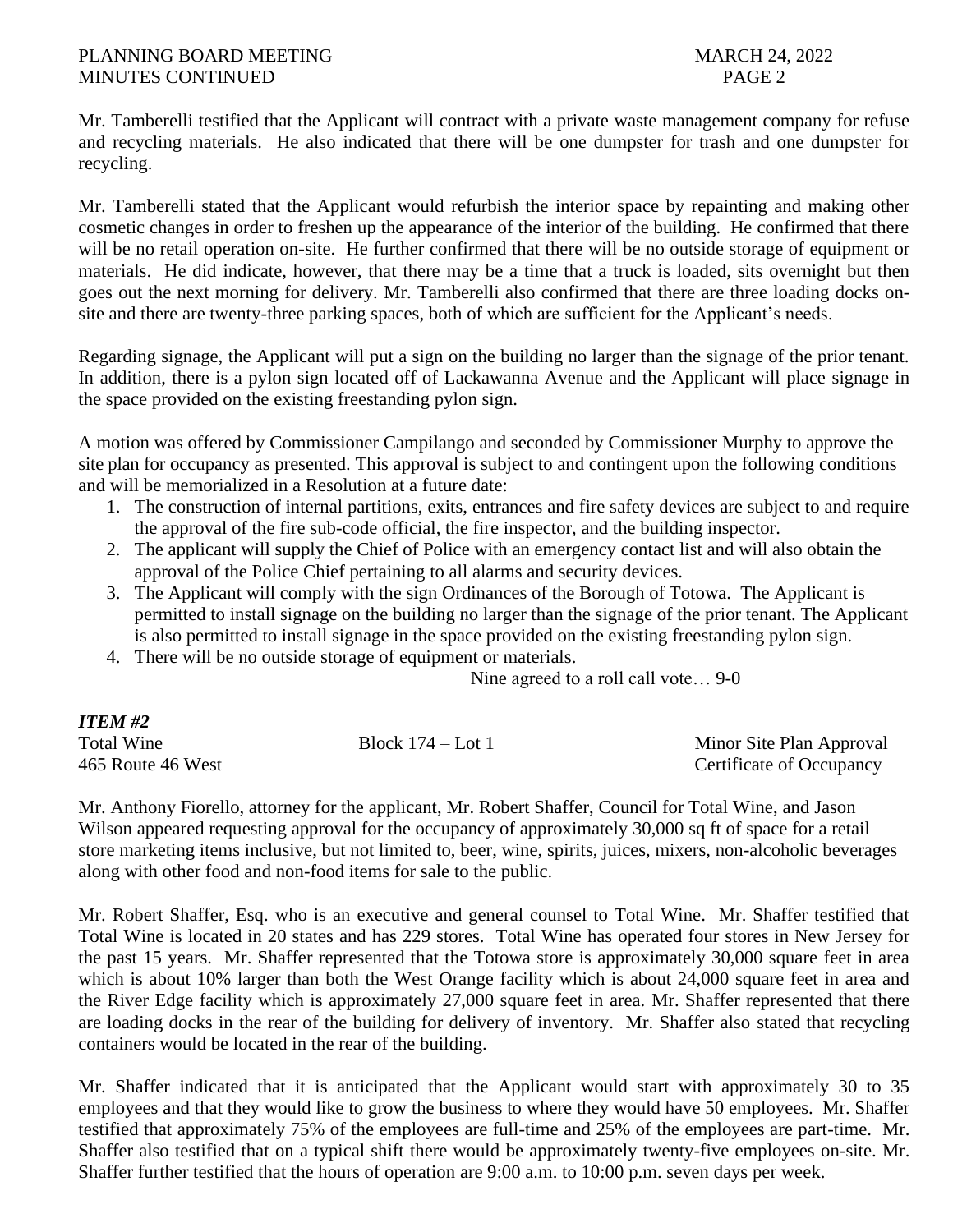## PLANNING BOARD MEETING MARCH 24, 2022 MINUTES CONTINUED PAGE 3

Mr. Shaffer addressed the issue of on-site parking. He testified that Total Wine has been allocated 156 parking spaces. He also indicated that there is a large parking field which is also available for use and, as such, parking is sufficient for the proposed use of the property. Mr. Shaffer also testified in regard to having a pickup area on-site. Mr. Shaffer testified that a pickup area is located in front of the store. There are designated parking stalls in the parking lot for curbside pickup. In addition, a customer can go into the store to the customer service area and pickup pre-ordered items.

The next witness to testify on behalf of the Applicant was Jason Wilson who is employed by RRMM Architects, P.C. Mr. Wilson testified regarding the interior of the building. He reviewed the floor plan with the Board. Mr. Wilson represented that there will be coolers and a humidor on-site. He stated that they would be fabricated off-site and brought in and installed on the site. He also testified that no load bearing walls are being constructed as part of this application.

The Applicant also reviewed signage. It was represented to the Board that the prior tenant, Babies R Us had a front façade sign approved by the Planning Board at 320 square feet. The Applicant is removing that sign and replacing it with a Total Wine sign approximately 299 square feet in area. Furthermore, there is an existing freestanding pylon sign and the Applicant will locate signage in the space provided in the existing freestanding pylon sign.

A motion was offered by Commissioner Campilango and seconded by Commissioner Murphy to approve the site plan for occupancy as presented. This approval is subject to and contingent upon the following conditions and will be memorialized in a Resolution at a future date:

- 1. The construction of internal partitions, exits, entrances and fire safety devices are subject to and require the approval of the fire sub-code official, the fire inspector, and the building inspector.
- 2. The applicant will supply the Chief of Police with an emergency contact list and will also obtain the approval of the Police Chief pertaining to all alarms and security devices.
- 3. The Applicant will comply with the sign Ordinances of the Borough of Totowa. The Applicant is permitted to install a front building façade sign not to exceed 300 square foot above the front entrance. The Applicant is also permitted to install a sign identifying the name of the business in the space provided on the existing freestanding pylon sign.
- 4. There will be no outside storage of equipment or materials.

Nine agreed to a roll call vote… 9-0

A motion was offered by Commissioner Campilango and seconded by Commissioner Murphy to approve the Planning Board Regular Minutes of March 10, 2022 as presented.

Eight agreed to a roll call vote… 8-0 Commissioner Zarek abstained

Mayor Coiro confirmed that the Planning Board will be returning to our In-Person meetings on May 12, 2022. Rich Brigliadoro indicated that a revised Annual Schedule would need to be published as well as informing the Building Code office and possible applicants.

A motion was offered by Commissioner Campilango and seconded by Commissioner Murphy to return to In-Person Planning Board meetings on May 12, 2022 and thereafter.

Nine agreed to a roll call vote… 9-0